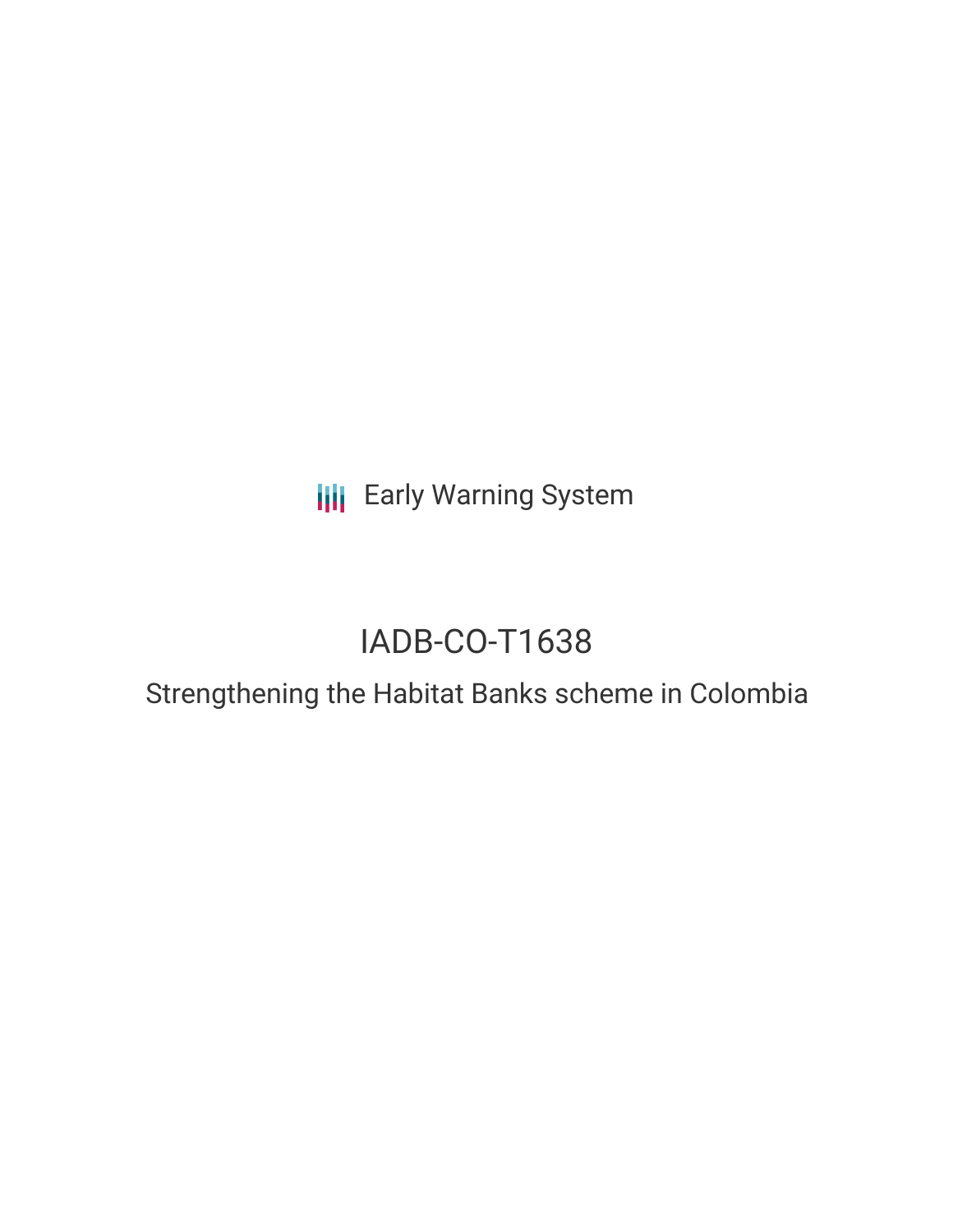

### **Quick Facts**

| <b>Countries</b>               | Colombia                                       |
|--------------------------------|------------------------------------------------|
| <b>Specific Location</b>       | UNINFORMED                                     |
| <b>Financial Institutions</b>  | Inter-American Development Bank (IADB)         |
| <b>Status</b>                  | Approved                                       |
| <b>Bank Risk Rating</b>        | U                                              |
| <b>Voting Date</b>             | 2022-03-21                                     |
| <b>Borrower</b>                | Goverment of Colombia                          |
| <b>Sectors</b>                 | Climate and Environment, Technical Cooperation |
| <b>Investment Type(s)</b>      | <b>Advisory Services</b>                       |
| <b>Investment Amount (USD)</b> | $$0.15$ million                                |
| <b>Project Cost (USD)</b>      | $$0.15$ million                                |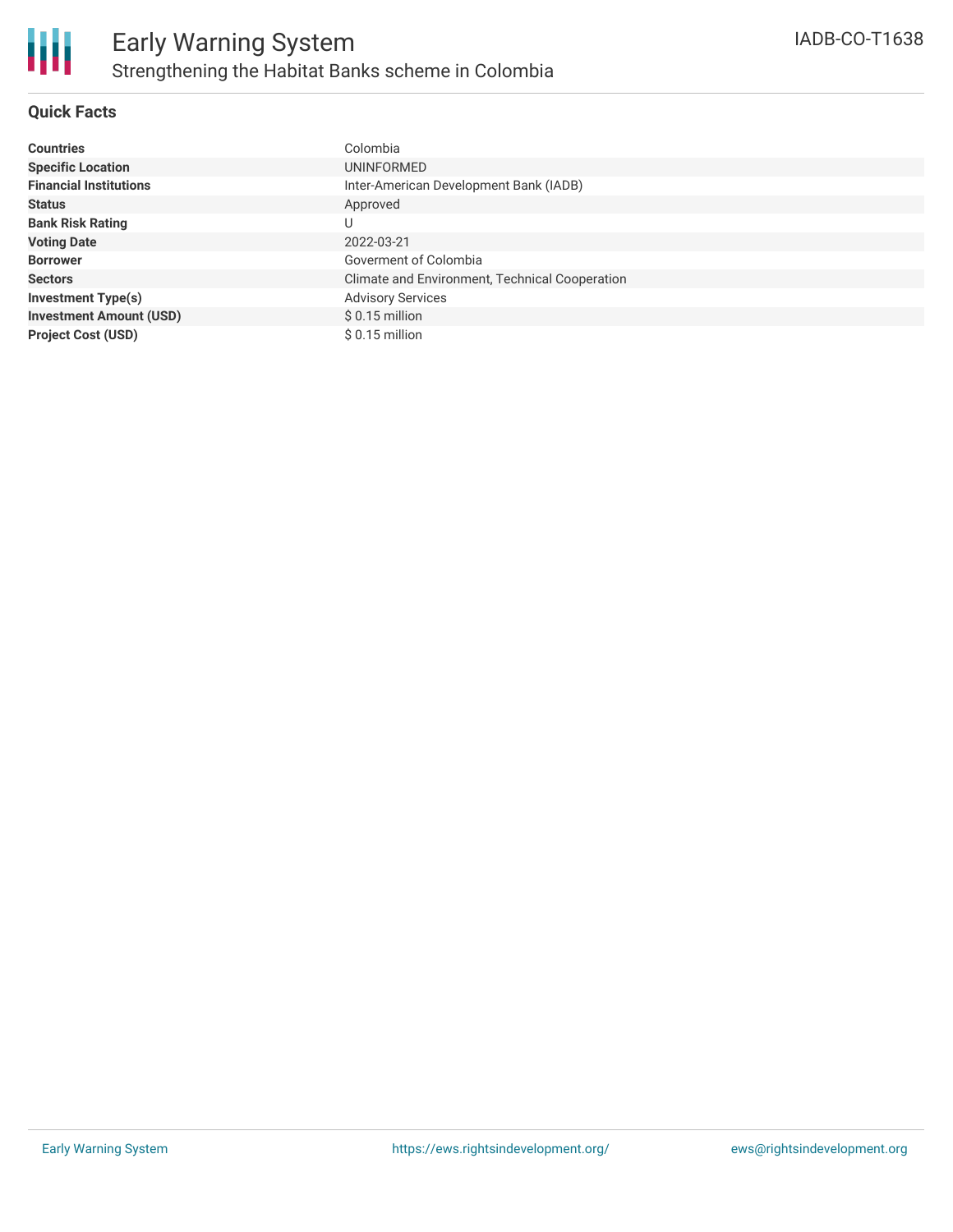

### **Project Description**

Strengthen the strategy of Habitat Banks in Colombia, in order to mitigate current risks in their operation; generate enabling and effective conditions for investors, companies with compensation requirements, promoters and environmental authorities; and scale up this instrument that has made viable the regeneration and conservation of ecosystems in the country.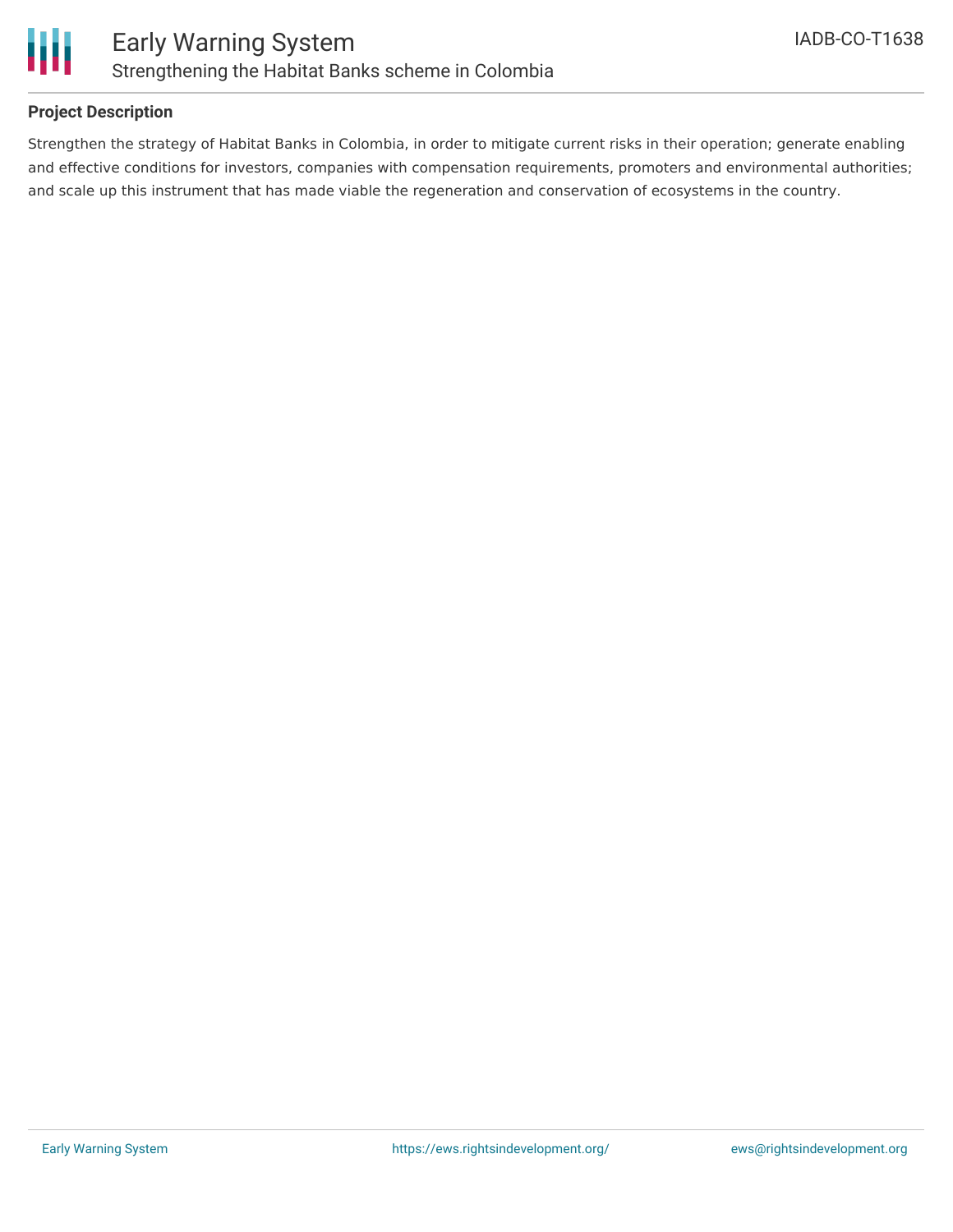

### Early Warning System Strengthening the Habitat Banks scheme in Colombia

### **Investment Description**

• Inter-American Development Bank (IADB)